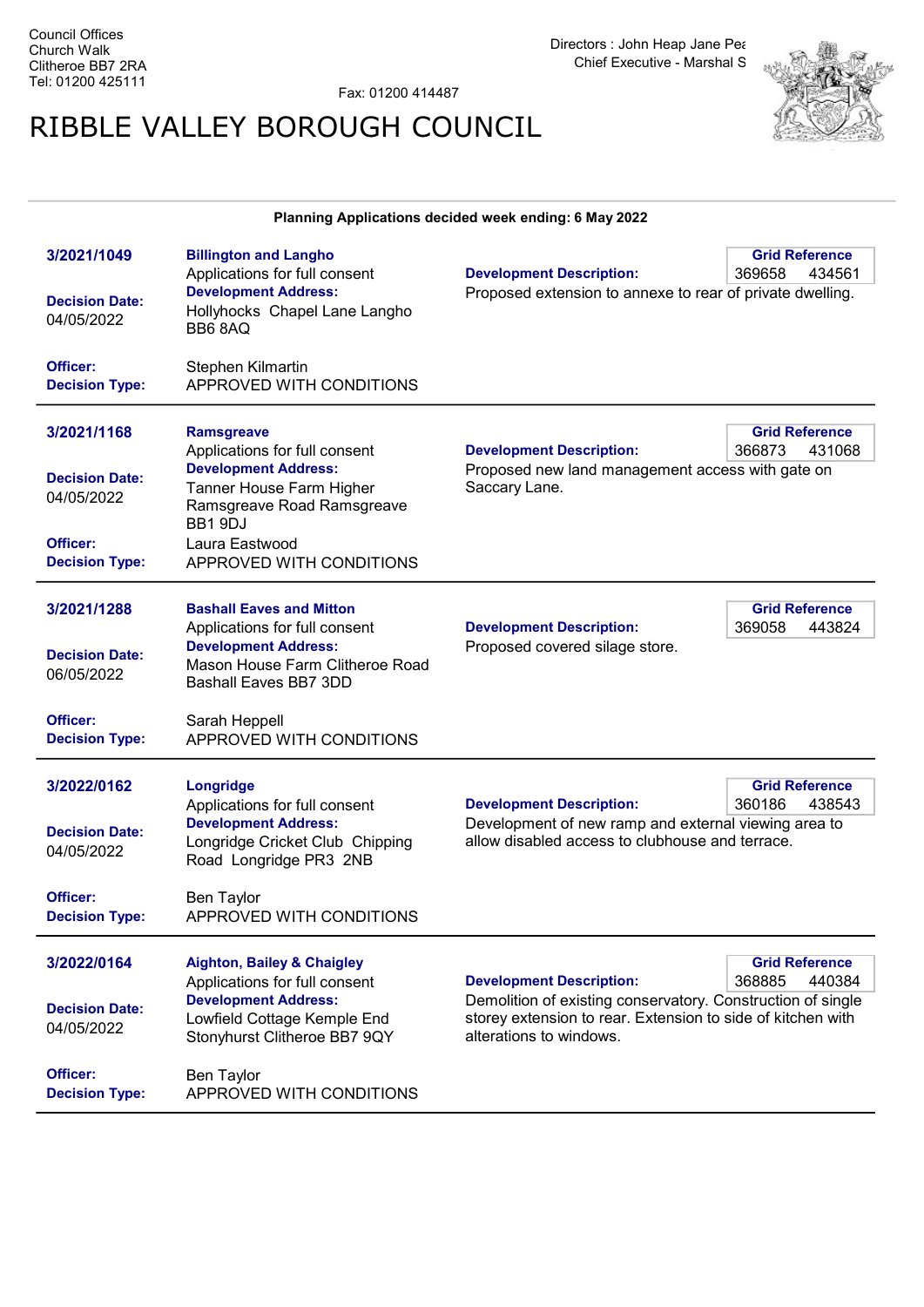| 3/2022/0192<br><b>Decision Date:</b><br>03/05/2022                                      | Longridge<br>Applications for full consent<br><b>Development Address:</b><br>11 Risedale Drive Longridge PR3<br>3SA                                                                                       | <b>Grid Reference</b><br><b>Development Description:</b><br>360747<br>437055<br>Proposed demolition of existing garage and conservatory<br>and erection of new side and rear extensions along with loft<br>conversion to include dormer to rear elevation.                                                                                                                                                                                        |
|-----------------------------------------------------------------------------------------|-----------------------------------------------------------------------------------------------------------------------------------------------------------------------------------------------------------|---------------------------------------------------------------------------------------------------------------------------------------------------------------------------------------------------------------------------------------------------------------------------------------------------------------------------------------------------------------------------------------------------------------------------------------------------|
| Officer:<br><b>Decision Type:</b>                                                       | Ben Taylor<br>APPROVED WITH CONDITIONS                                                                                                                                                                    |                                                                                                                                                                                                                                                                                                                                                                                                                                                   |
| 3/2022/0229<br><b>Decision Date:</b><br>03/05/2022                                      | <b>Pendleton</b><br>Applications for full consent<br><b>Development Address:</b><br>Spring House Barn Pendleton<br>Clitheroe BB7 1PX                                                                      | <b>Grid Reference</b><br><b>Development Description:</b><br>375424<br>439671<br>Alteration and extension to an existing slurry lagoon                                                                                                                                                                                                                                                                                                             |
| Officer:<br><b>Decision Type:</b>                                                       | Kathryn Hughes<br>APPROVED WITH CONDITIONS                                                                                                                                                                |                                                                                                                                                                                                                                                                                                                                                                                                                                                   |
| 3/2022/0230<br><b>Decision Date:</b><br>03/05/2022                                      | <b>Pendleton</b><br>Applications for full consent<br><b>Development Address:</b><br>Wymondhouses Farm Pendleton<br>Road Wiswell BB7 1PS                                                                   | <b>Grid Reference</b><br><b>Development Description:</b><br>376435<br>438776<br>Construction of new concrete lined slurry lagoon                                                                                                                                                                                                                                                                                                                  |
| Officer:<br><b>Decision Type:</b>                                                       | Kathryn Hughes<br>APPROVED WITH CONDITIONS                                                                                                                                                                |                                                                                                                                                                                                                                                                                                                                                                                                                                                   |
| 3/2022/0236<br><b>Decision Date:</b><br>03/05/2022<br>Officer:<br><b>Decision Type:</b> | <b>Slaidburn &amp; Easington</b><br>Applications for full consent<br><b>Development Address:</b><br>Land at Gisburn Forest Off School<br>Lane Easington BB7 4TS<br>Ben Taylor<br>APPROVED WITH CONDITIONS | <b>Grid Reference</b><br><b>Development Description:</b><br>373797<br>458365<br>Proposed installation of a 30m high lattice tower supporting<br>6no antennas, 4 no transmission dishes, 2no equipment<br>cabinets, 1no meter cabinet and ancillary development<br>thereto including a generator and associated fuel tank,<br>hardstanding area/hardcore turning area and access track,<br>and a 1.8m fenced compound for the Shared Rural Network |
|                                                                                         |                                                                                                                                                                                                           | project on behalf of Cornerstone.                                                                                                                                                                                                                                                                                                                                                                                                                 |
| 3/2022/0238<br><b>Decision Date:</b><br>06/05/2022                                      | Longridge<br>Applications for full consent<br><b>Development Address:</b><br>12 Bowland Close Longridge PR3<br>3TU                                                                                        | <b>Grid Reference</b><br><b>Development Description:</b><br>360838<br>437650<br>Proposed rear dormer extension, single storey rear<br>extension and 2 storey side extension. Resubmission of<br>3/2021/1272.                                                                                                                                                                                                                                      |
| Officer:<br><b>Decision Type:</b>                                                       | Sarah Heppell<br>APPROVED WITH CONDITIONS                                                                                                                                                                 |                                                                                                                                                                                                                                                                                                                                                                                                                                                   |
| 3/2022/0241<br><b>Decision Date:</b><br>06/05/2022                                      | <b>Billington and Langho</b><br>Applications for full consent<br><b>Development Address:</b><br>1A, 1B, 1C East View Terrace<br>Whalley Road Langho BB6 8BX                                               | <b>Grid Reference</b><br><b>Development Description:</b><br>370517<br>434269<br>Proposed change of use of existing first floor level ancillary<br>living accommodation into office use and enlargement of<br>rear two storey annex.                                                                                                                                                                                                               |
| Officer:<br><b>Decision Type:</b>                                                       | Laura Eastwood<br>APPROVED WITH CONDITIONS                                                                                                                                                                |                                                                                                                                                                                                                                                                                                                                                                                                                                                   |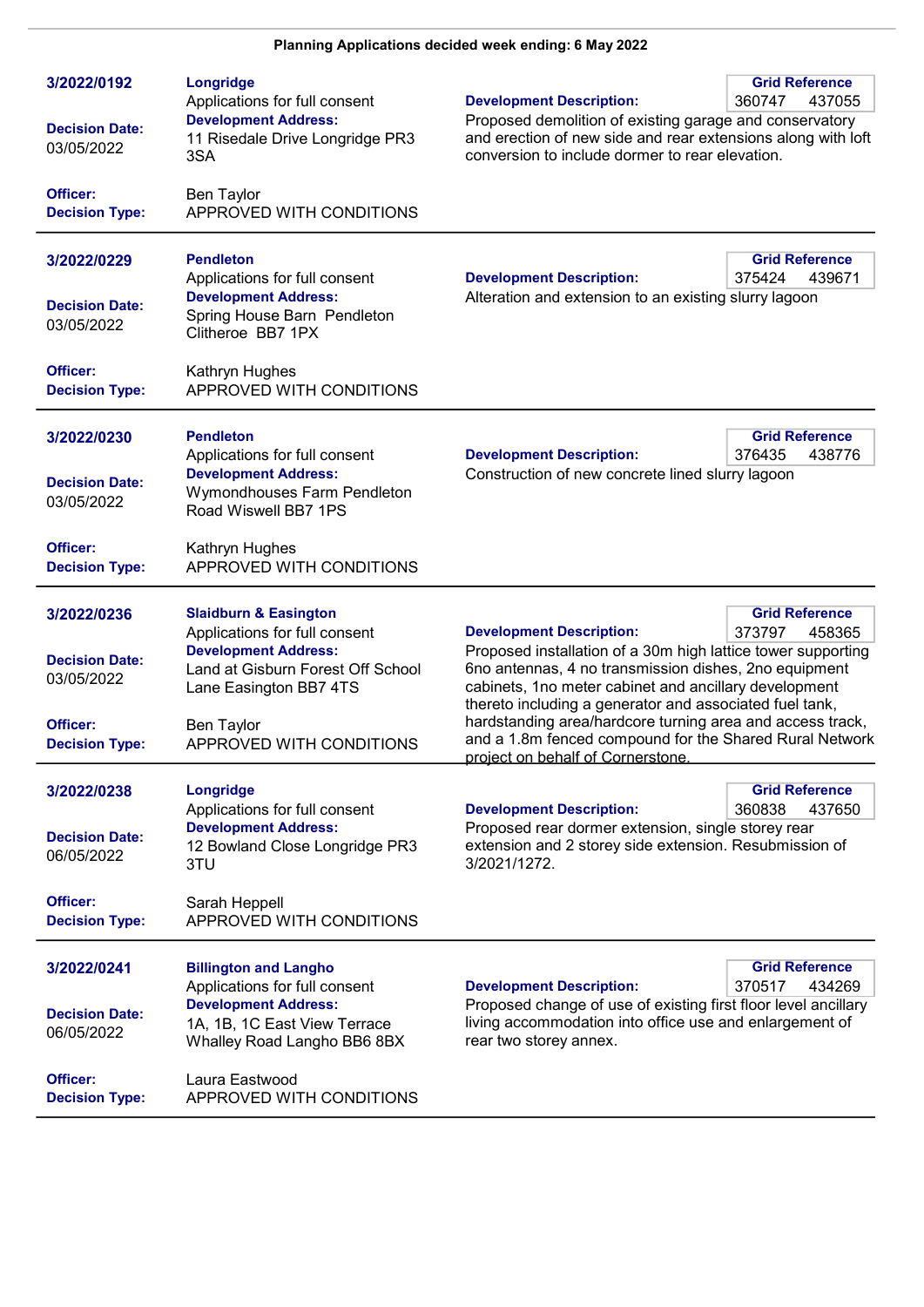## Planning Applications decided week ending: 6May 2022

| 3/2022/0254<br><b>Decision Date:</b><br>06/05/2022<br>Officer:<br><b>Decision Type:</b> | <b>Whalley</b><br>Advertisements<br><b>Development Address:</b><br>Queen Mary Terrace and Bridge<br>Terrace Mitton Road Whalley BB7<br>9JS<br>Laura Eastwood<br>APPROVED WITH CONDITIONS             | <b>Development Description:</b><br>Proposed erection of one flat stack sign, one V stack sign<br>and four marketing flagpoles.                                                                                                                                                                                                                                                                                                                                                      | <b>Grid Reference</b><br>372611<br>437279 |
|-----------------------------------------------------------------------------------------|------------------------------------------------------------------------------------------------------------------------------------------------------------------------------------------------------|-------------------------------------------------------------------------------------------------------------------------------------------------------------------------------------------------------------------------------------------------------------------------------------------------------------------------------------------------------------------------------------------------------------------------------------------------------------------------------------|-------------------------------------------|
| 3/2022/0258<br><b>Decision Date:</b><br>03/05/2022<br>Officer:<br><b>Decision Type:</b> | <b>Aighton, Bailey &amp; Chaigley</b><br>Applications for full consent<br><b>Development Address:</b><br>Jumbles Barn Whalley Road Hurst<br>Green BB7 9PN<br><b>Ben Taylor</b><br><b>REFUSED</b>     | <b>Grid Reference</b><br><b>Development Description:</b><br>370238<br>437717<br>Proposed demolition of existing lean-to extension and<br>construction of a new single storey kitchen extension.<br>Replacement of existing windows and doors with new oak<br>windows and doors with double glazed units as existing.<br>Construction of new stone boundary wall.                                                                                                                    |                                           |
| 3/2022/0259<br><b>Decision Date:</b><br>03/05/2022<br>Officer:<br><b>Decision Type:</b> | <b>Aighton, Bailey &amp; Chaigley</b><br>Alter or Extend a Listed Building<br><b>Development Address:</b><br>Jumbles Barn Whalley Road Hurst<br>Green BB7 9PN<br><b>Ben Taylor</b><br><b>REFUSED</b> | <b>Development Description:</b><br>Listed Building Consent for proposed demolition of existing<br>lean-to extension and construction of a new single storey<br>kitchen extension. Alteration of existing kitchen to form<br>utility room and WC. Alteration of existing wall opening<br>between the existing kitchen and existing utility room.<br>Replacement of existing windows and doors with untreated<br>oak double glazed units. Construction of new stone<br>boundary wall. | <b>Grid Reference</b><br>370238<br>437717 |
| 3/2022/0260<br><b>Decision Date:</b><br>03/05/2022<br>Officer:<br><b>Decision Type:</b> | <b>Read</b><br>Applications for full consent<br><b>Development Address:</b><br>7 Tennyson Avenue Read BB12<br>7RN<br><b>Ben Taylor</b><br>APPROVED WITH CONDITIONS                                   | <b>Development Description:</b><br>Proposed increase in the size of the detached single<br>garage approved under planning application 3/2021/0256.                                                                                                                                                                                                                                                                                                                                  | <b>Grid Reference</b><br>376509<br>434615 |
| 3/2022/0262<br><b>Decision Date:</b><br>03/05/2022<br>Officer:<br><b>Decision Type:</b> | <b>Clayton-le-Dale</b><br>Applications for full consent<br><b>Development Address:</b><br>42 St Peters Close Clayton-Le-Dale<br>BB1 9HH<br><b>Ben Taylor</b><br>APPROVED WITH CONDITIONS             | <b>Development Description:</b><br>Proposed demolition of existing conservatory and erection<br>of single storey 21m <sup>2</sup> rear/side extension.                                                                                                                                                                                                                                                                                                                              | <b>Grid Reference</b><br>367945<br>432802 |
| 3/2022/0264<br><b>Decision Date:</b><br>03/05/2022<br>Officer:<br><b>Decision Type:</b> | <b>Clayton-le-Dale</b><br>Variation of Condition<br><b>Development Address:</b><br>Oak House Longsight Road Clayton<br>Le Dale BB1 9EX<br>Ben Taylor<br>APPROVED WITH CONDITIONS                     | <b>Development Description:</b><br>Variation of Condition 2 (Plans) of planning application<br>3/2018/0658. Proposed change of external finish of the<br>chalets from timber cladding to a combination of natural<br>stone and cladding.                                                                                                                                                                                                                                            | <b>Grid Reference</b><br>366148<br>432964 |